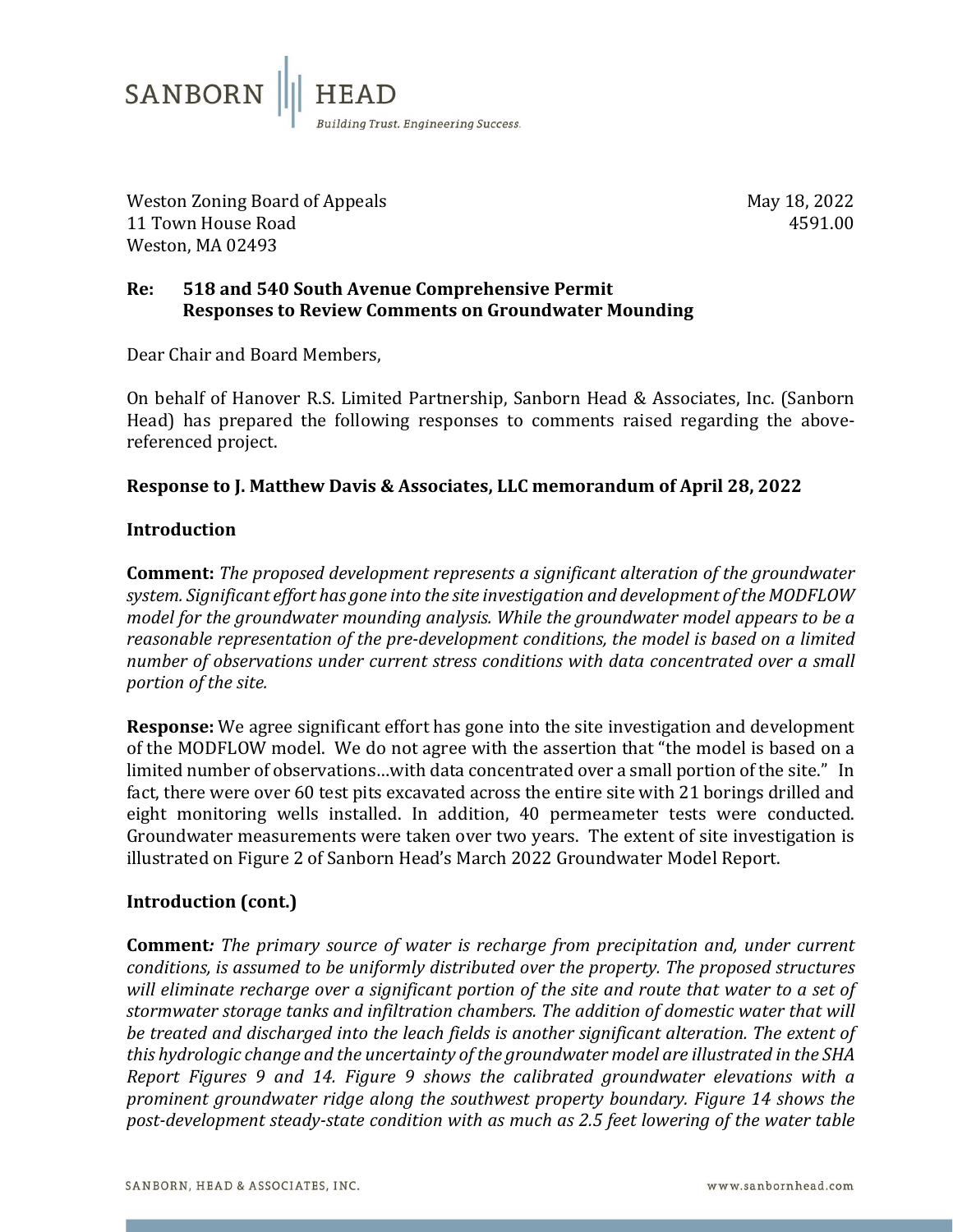*along the same property boundary. A perturbation of this magnitude cannot be field tested to verify the groundwater model and, given the paucity of groundwater monitoring data along this property boundary, the long-term changes in hydrologic conditions at the site are uncertain. Given that there is no way to truly evaluate the post-development conditions until the site is developed, caution should be applied when interpreting the results of the postdevelopment MODFLOW model, particularly when decisions are based on a few tenths of a foot change in groundwater elevations.* 

**Response:** This could be said of any development which efficiently uses the developable area of a site and where a groundwater model is used to evaluate post-development conditions. The modeling approach taken, however, meets or exceeds the standard of practice and the standard of care in Massachusetts. Use of a groundwater model is consistent with requirements for post-development assessment of groundwater conditions included in applicable guidance and, numerical modeling (MODFLOW) is accepted by MA DEP regulators.

The purpose of the MODFLOW model was to evaluate mounding under the treated wastewater leaching field. The model is well calibrated and has undergone robust transient verification testing where model groundwater responses matched those measured during Tropical Storm Ida. This level of calibration and verification certainly meets, and likely exceeds in most cases, the accepted standard of practice for this type of analysis.

The results of the groundwater model have been used to set the base of the treated wastewater leaching fields with a minimum separation of four feet above the mounded groundwater surface under the design condition of 80 percent wastewater discharge for 90 days followed by application of a 10-year design storm in the nearby stormwater infiltration areas at a starting groundwater elevation in full compliance with the MA "Guidelines for the Design, Construction, Operation, and Maintenance of Small Wastewater Treatment Facilities with Land Disposal"; no further work is required to comply with MADEP regulations.

During normal operating conditions – those expected the majority time – the groundwater mound beneath the leaching field is less than one foot high. When the mound is added to the ambient groundwater (approximately El. 212 ft), the mounded groundwater would not exceed approximate El. 213 ft. The bottom of the leaching field bed is set at El. 222.0 feet. Therefore, almost all the time, the base of the leaching field will be about 9 feet above the mounded groundwater elevation, when only 4 feet of separation is required. This is not a matter of a "few tenths of a foot."

Uncertainty is an accepted fact associated with any groundwater model. For this reason, MA DEP imposes a conservative scenario to include in the model analysis. In this case, it involves calculating the mound that will form on top of the seasonally high groundwater elevation assuming that 80 percent of the design wastewater flow is applied for 90 days following which a 10-year storm is added to the nearby stormwater basins. Even with these very conservative assumptions, the maximum mound height is projected to be approximately 4.0 feet, inclusive of the effects from infiltrating stormwater. When this mound is added to the seasonally high groundwater elevation, it reaches a predicted maximum of approximately El.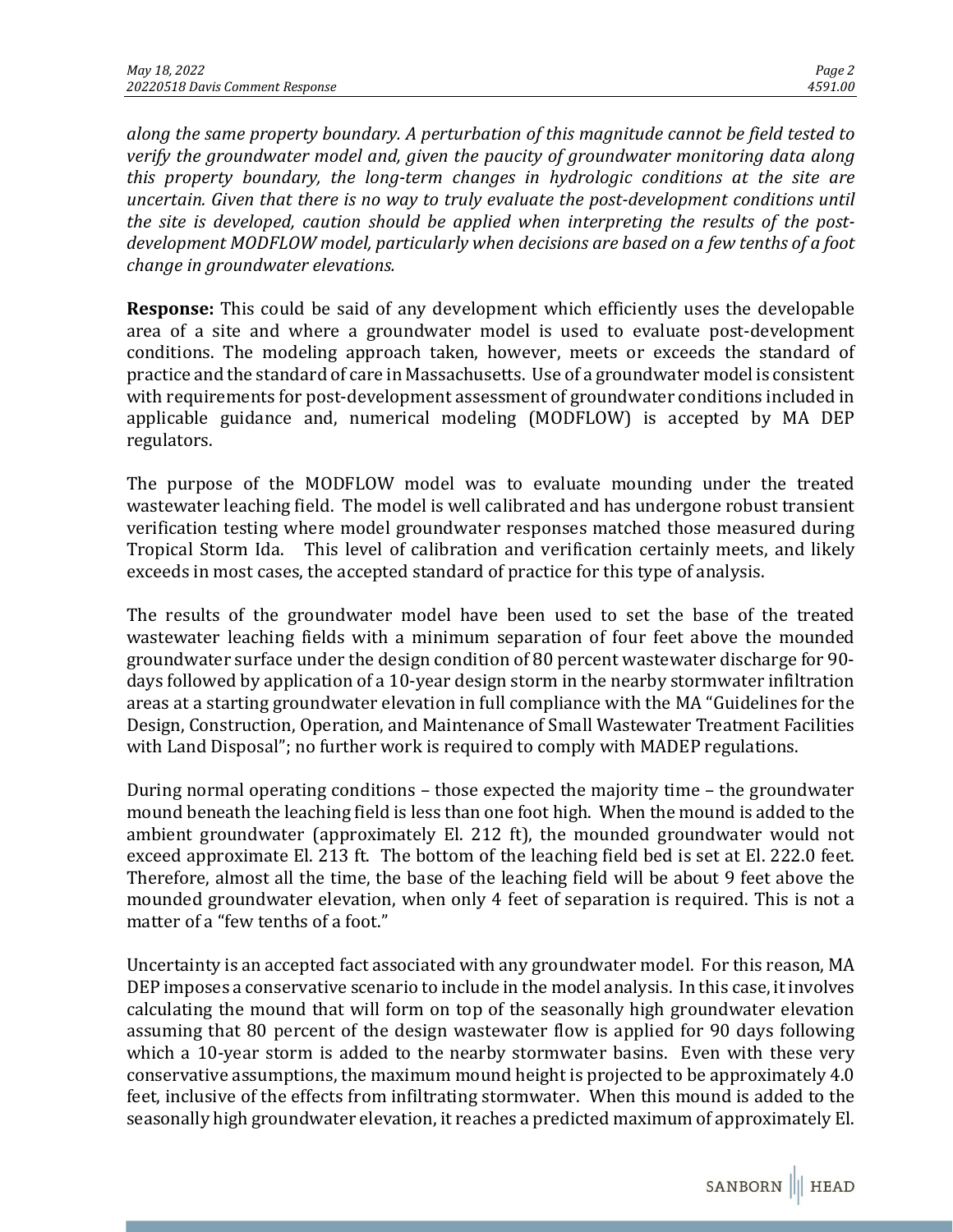216.8 feet. This is 5.2 feet below the base of the proposed treated wastewater leaching field. This continues to meet the four feet of separation requirement by over a foot. Even under this very conservative scenario, this is still not a matter of a "few tenths of a foot."

# **Issue 1: Recharge Rates in Leach Field**

**Comment:** *The MMA review reported an apparent discrepancy between the reported and simulated recharges rates applied to the leach fields. A cursory review of the Mass Balance tables in the MODFLOW output files also suggests that the Stress Period 1 recharge rate over the entire model domain in the November 2021 Primary Leachfield model is greater than the corresponding recharge rate in the March 2022 Primary Leachfield model. The Mass Balance tables in the MODFLOW output files do not delineate recharge rates applied to different zones so it is not readily apparent where the recharge rates differ between the two model versions. To resolve this question, the Applicant is requested to provide a tabular accounting of the volumetric flow rates in the different recharge zones for Stress Period 1. Ideally, this would be done through post-processing of the model cell-by-cell flow files using the Groundwater Vistas Boundary Reach Summary tool.*

**Response:** In response to this comment, and a comment in the referenced MMA review (McDonald Morrissey Associates, Inc., April 21, 2022) that asserted: "*The SHA Groundwater Report states infiltration from the primary wastewater disposal area was represented as 80% of the proposed design rate of 33,000 gallons per day (GPD). However, based on MMA's review, the actual rate modeled as part of the Scenario 1 simulation appears to be erroneously low at approximately 67% of the proposed design rate during day 91 (i.e., instead of using 26,400 GPD or 80%, the SHA model uses 22,150 GPD or 67%),*" we rechecked inputs to the model. We found no error in the input either to Stress Period 1 or subsequent stress periods. Regarding specifically MMA's comment, the wastewater loading to the leaching field on day 91 was input to the model as:

- (total leaching field loading) (rainfall from 10-year storm falling on the leaching field less impervious area) \* (the area of the leaching field) = wastewater loading rate; or
- $(0.555354 \text{ ft/day}) (0.126776 \text{ ft/day}) * (7.48 \text{ gal/ft}^3) * (8.235.2 \text{ ft}^2) = 26.400 \text{ gal/day}$

Regarding the more general comment about volumetric flow rates, there is a slight difference in precipitation-based recharge rates between the November 2021 and March 2022 versions of the model. There are two reasons for this. First, the area over which recharge is applied in the November 2021 model was larger than in the March 2022 version of the model due to the addition of constant head and no flow boundary cells; MODFLOW does not apply recharge to these types of cells. Second, for the November 2021 report, precipitation-based recharge was added to the entire surface of the primary leaching field, reserve leaching field and three stormwater infiltration areas (see Section 4.3.1.2) even though portions of these areas would be covered by impervious materials. For the March 2022 version of the model, the recharge rates were modified to account for the presence of these impervious areas.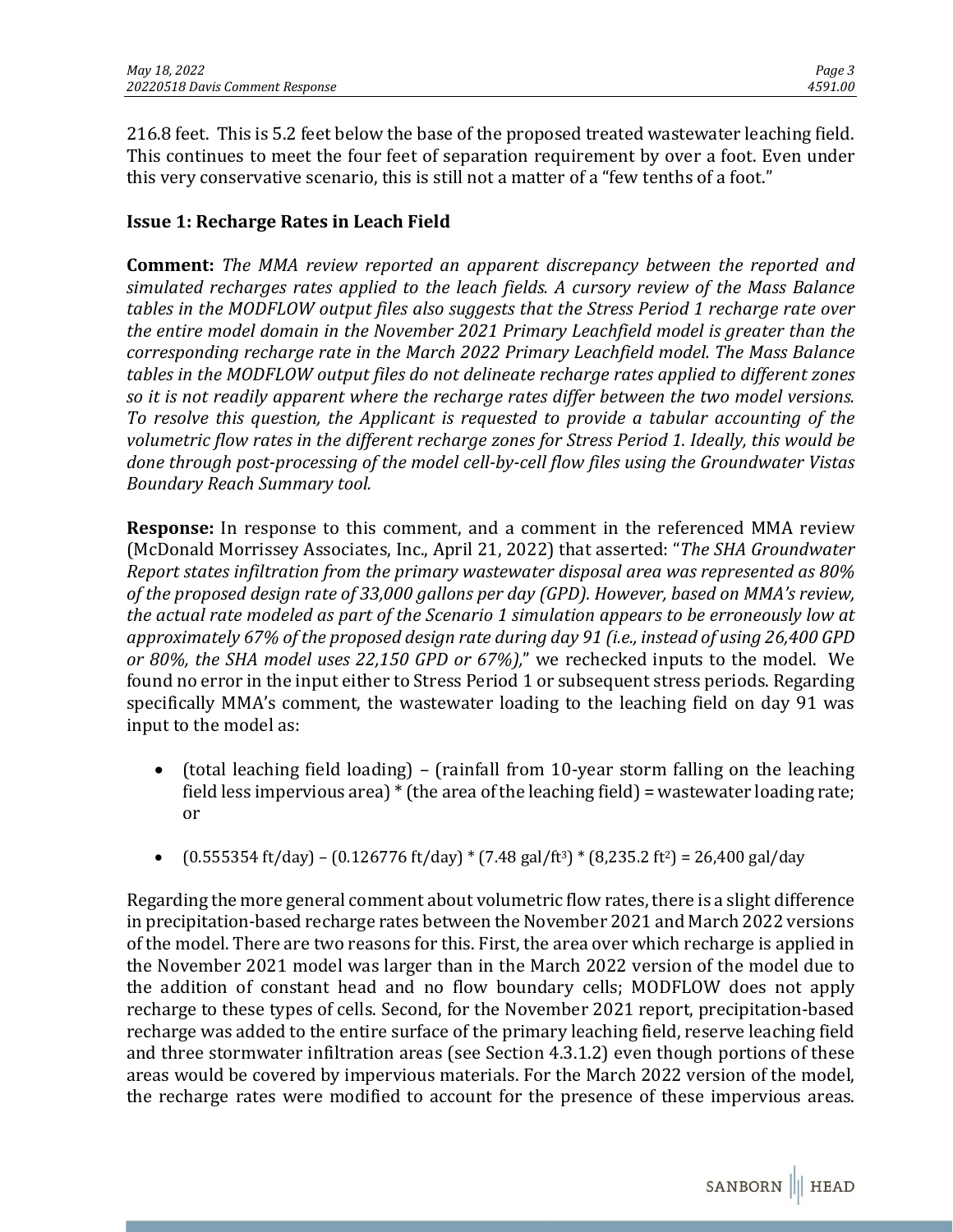|                      | <b>Cumulative Recharge After 90 Days</b><br>$(ft^3)$ |           | Difference in<br>Recharge $(ft3)$ |
|----------------------|------------------------------------------------------|-----------|-----------------------------------|
| <b>Recharge Zone</b> | $Mar-22$                                             | $Nov-21$  |                                   |
|                      | 658,117                                              | 707,186   | 49,069                            |
| 3                    | 4,475                                                | 4,475     |                                   |
| 4                    | 5,812                                                | 5,812     |                                   |
| 5                    | 322,047                                              | 322,047   |                                   |
| 6                    | 2,200                                                | 2,200     |                                   |
| 7                    | 10,021                                               | 12,981    | 2,961                             |
| 8                    | 6,061                                                | 6,005     | (56)                              |
| 9                    | 68                                                   | 52        | (16)                              |
| 11                   | 4,346                                                | 4,346     |                                   |
| 12                   | 19,862                                               | 27,553    | 7,692                             |
| 13                   | 47,453                                               | 46,894    | (559)                             |
| 14                   | 49,652                                               | 35,871    | (13, 781)                         |
| Total                | 1,130,113                                            | 1,175,423 | 45,309                            |

## **Exhibit A – Cumulative Recharge After 90 Days**

# **Issue 2: So-Called "Extreme Design Conditions"**

**Comment:** *The groundwater mounding analysis uses a set of conservative conditions when assessing mound heights. These typically include 90-days of seasonal high groundwater and 80% of design flow into the leach fields. Collectively, these enable a simplified analysis and represent reasonably conservatively mound heights. Because of the presence of a large stormwater infiltration system in the vicinity of leach fields, the present analysis also includes the mounding associated with a 10-year 24-hour storm event with a uniform rainfall intensity. Each of these conditions is a relatively simple representation of expected conditions and these modeling assumptions are used for convenience, much like other modeling assumptions, such as the hydraulic conductivity is internally uniform (homogeneous) within a zone. Collectively, the Applicant refers to the three conditions noted above as the 'extreme design conditions'.*

**Response:** As noted in the response to the Introductory Comments above, uncertainty is an accepted fact associated with any groundwater model. For this reason, MA DEP imposes a conservative scenario to include in the model analysis. Further as noted, in this case it involves calculating the mound that will form on top of the seasonally high groundwater elevation assuming that 80 percent of the design wastewater flow is applied for 90 days following which a 10-year storm is added to the nearby stormwater basins. Dr. Davis notes this in his comments and further concludes: "*Collectively, these [input assumptions] enable a simplified analysis and represent reasonably conservative mound heights*." We agree.

Regarding the more general comment about "*Each of these conditions is a relatively simple representation of expected conditions and these modeling assumptions are used for convenience, much like other modeling assumptions, such as the hydraulic conductivity is*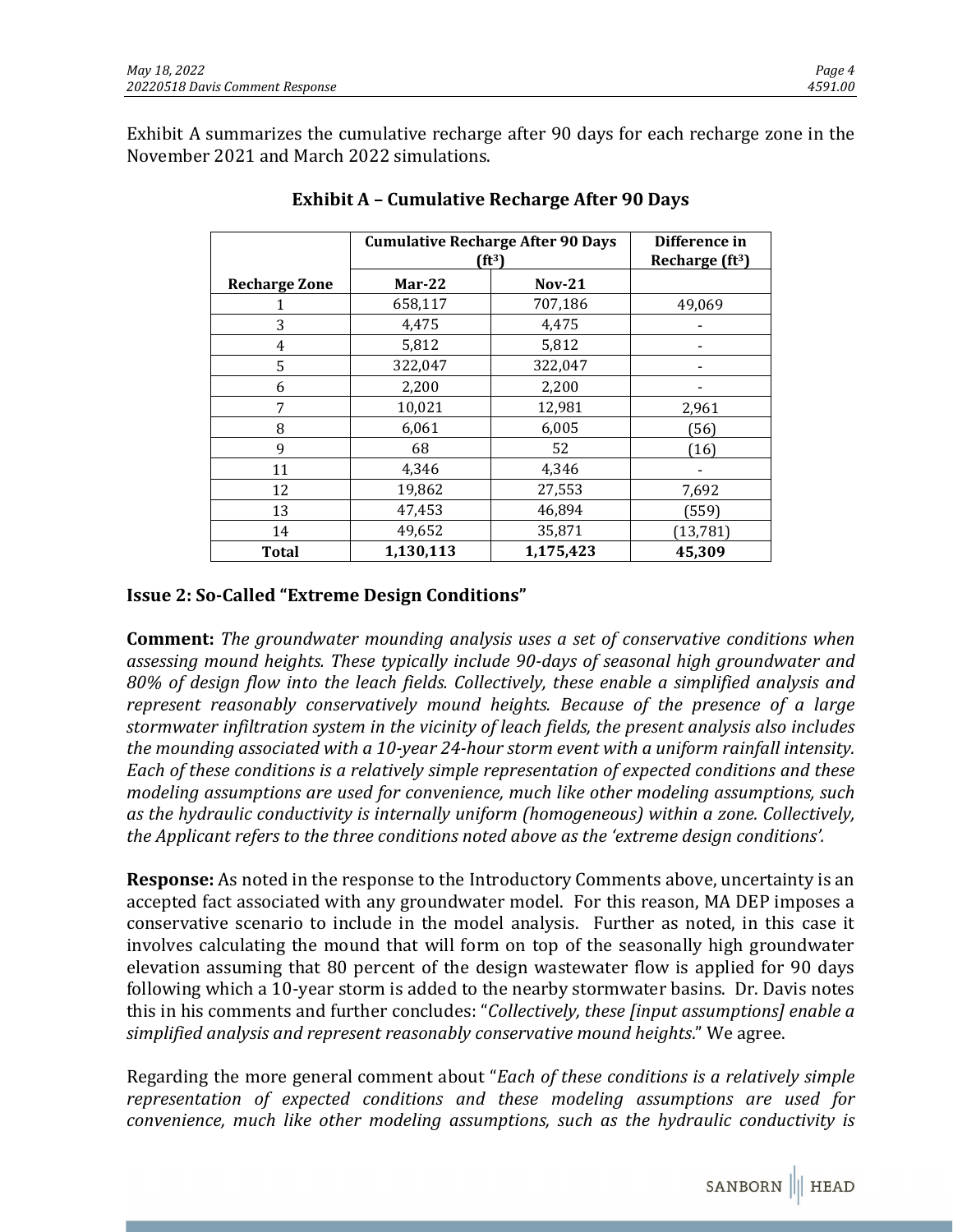*internally uniform (homogeneous) within a zone*," there are six zones used within the model reflective of hydrogeologic properties within that zone based on the extensive field data summarized above. This is well within, and likely exceeds, the standard of practice for this kind of modeling analysis.

We note that the term "extreme design condition" was used to refer to the unlikely confluence of 80 percent wastewater loading for 90 days followed by a 10-year storm at the exact time of seasonally high groundwater throughout the entire time. We regard this as a very conservative scenario and was accepted by MA DEP regulators.

## **Issue 2: So-Called "Extreme Design Conditions" (cont.)**

**Comment:** *Dr. Ballestero chooses to assign probabilities to each of the model assumptions and reports the speculative joint probabilities in the context of the likelihood of the assumptions being met in any given year, or a recurrence interval. The applicant suggests that the low probability of these conditions all occurring at the same time limits the applicability of the mounding analysis to 'understand groundwater mounding at and near to [sic] the infiltration systems'1.*

*The Applicant has also tended to conflate these 'extreme design condition' in assessing the significance of potential impacts. Dr. Ballestero's calculation of the extreme design condition as a recurrence interval (twice in a million years) should not be confused with, or interpreted as, the common use of recurrence interval used to characterize extreme events, such as 100-year 24-hour storm. Furthermore, the small joint probability of these model assumptions does not limit the applicability of the groundwater model any more than the infinitesimal probability of a host of other modeling assumptions that are used in the MODFLOW model.*

**Response:** Dr. Davis believes that contrary to a probability estimate for the design event, that such a probability cannot be estimated because the process is "binary". Probabilities for binary processes may be estimated and there is a rich and full body of literature on this topic. To come up with such a binary probability at the 518 Weston site would require many years of data. In lieu of years of site data, another way of developing risk probability is through joint probability analysis, and that is what was used by the applicant. There is also a rich body of literature on joint probability analysis, especially as it applies to hydrology, for example FEMA, 2016, Guidance for Flood Risk Analysis and Mapping Coastal Flood Frequency and Extreme Value Analysis or USBR, Hydrologic Hazard Curve Estimating Procedures, Research Report DSO-04-08. Joint probability analysis is the foundation of the Drake equation which estimates the number of civilizations in our galaxy with which communication might be possible (colloquially interpreted as "life on other planets"). The fact that we are able to estimate life on other planets with little information on many of the individual probabilities does not make the estimate impossible. Even this type of event may be viewed as "binary": a planet either has life or it does not. What may be debated about the applicants' estimate of the probability of the design event are the specific probabilities used in the calculation. However, what is being lost in all of this is the reason for the calculation: as public discussions of the 518 South Avenue proceeded since 2021, the design condition was being portrayed as a common condition, ultimately one that would have many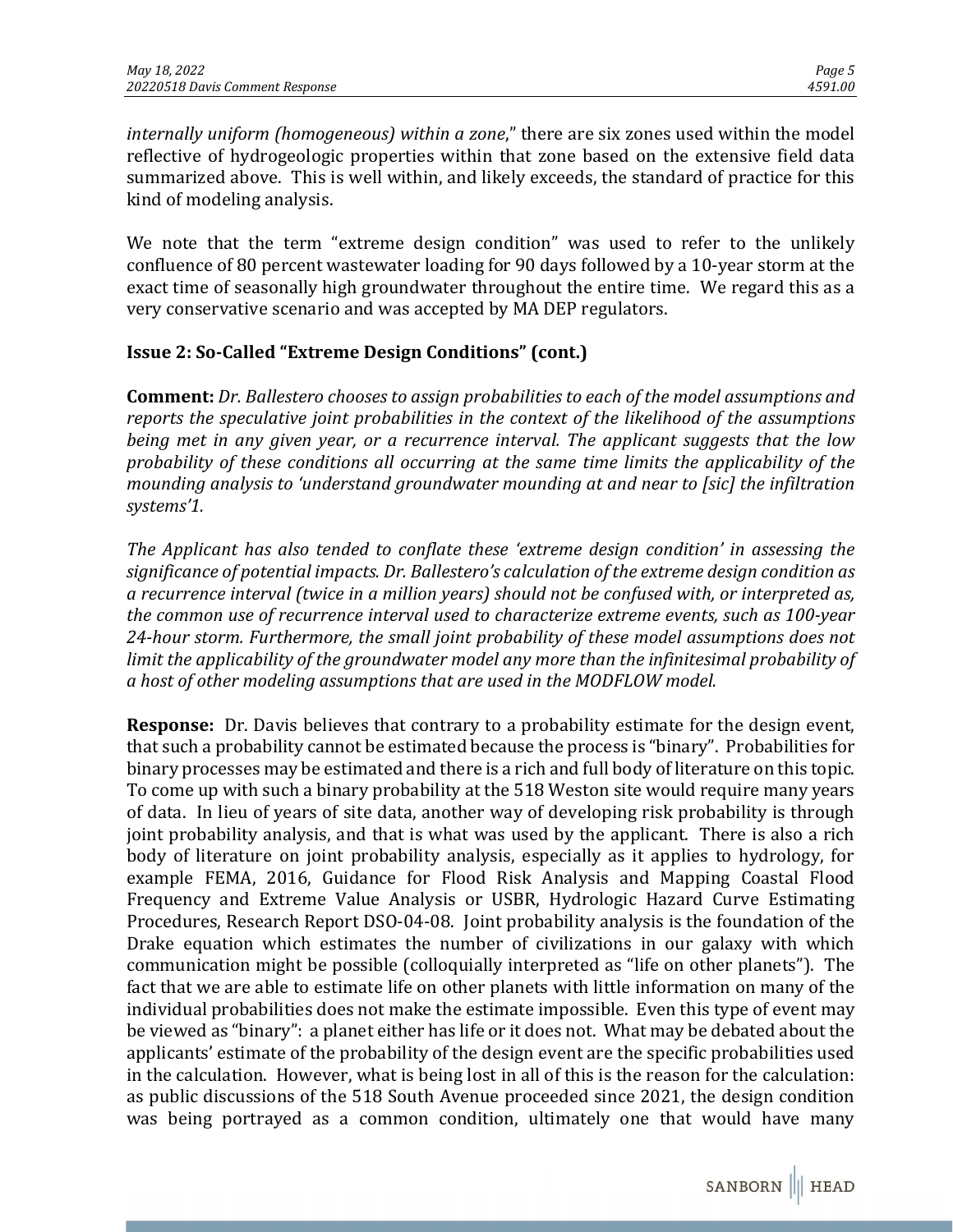significant, long term, adverse consequences, for example wetland hydrology. The fact remains that the design event is a rare occurrence. The design event does not dictate wetland hydrology. Wetlands are themselves a symphony of interactions of natural variables: climate, soils, biota, and the physicochemical environment. Wetland systems of the northeast United States are driven more by long term characteristics rather than very infrequent events. The design event was modeled (mounding) as outlined in guidance documents: the estimation of its occurrence probability was never to imply that the event was unworthy of consideration, as Dr. Davis states in a subsequent comment (a posture never supported by the applicant), rather to place it in the context of the many different aspects of the project the Board considers: extreme events and typical conditions. As is very common in engineering designs, designs (bridges, wastewater treatment, stormwater management, etc.) are framed around extreme conditions that rarely happen. This promotes successful performance over the vast majority of service life.

# **Issue 3: Groundwater Mounding Associated with Stormwater Infiltration**

**Comment:** *Several reviewers have expressed concern about the impact of the stormwater infiltration system on the groundwater mounding. In the revised package, the Applicant has mitigated some of the mounding associated with the 10-year 24-hour precipitation event with the addition of underground storage tanks. To the extent that the Board continues its effort to address the concerns raised by reviewer about larger storm events, it is important to address the Applicant's assessment of these concerns to reduce confusion moving forward.*

In addition to asserting that a mounding analysis of the stormwater infiltration areas is not *required, the Applicant uses two arguments to address the concerns about mounding in the stormwater chambers. First, Ballestero suggests that because the 'extreme design condition' has a recurrence interval of 'twice in a million years' the Board should consider it to be an extremely unlikely event, presumably not worthy of consideration. This so-called 'extreme design condition' is addressed above and its low probability is related to the model assumptions rather its potential impact.*

**Response:** The Applicant has added storage to mitigate the effects of mounding from the 10 year storm in response to reviewer's comments at no small cost to the project. Nowhere is it asserted or implied that "*the Board should consider [the extreme design condition] to be an extremely unlikely event, presumably not worthy of consideration.*" Analysis of the "extreme" design condition is required by MA DEP and we agree that it is appropriate to include this condition as a measure of conservatism in the analysis. That said, we are not wrong to point out that this would be a very unusual event as it requires:

- Full occupancy of the residences to their capacity continuously for 90 days;
- A 10-year storm to occur at the end of the 90-day period; and
- The 10-year storm to occur precisely at the time of seasonally high groundwater when storms of this type are more likely to be tropical and therefore not springtime events.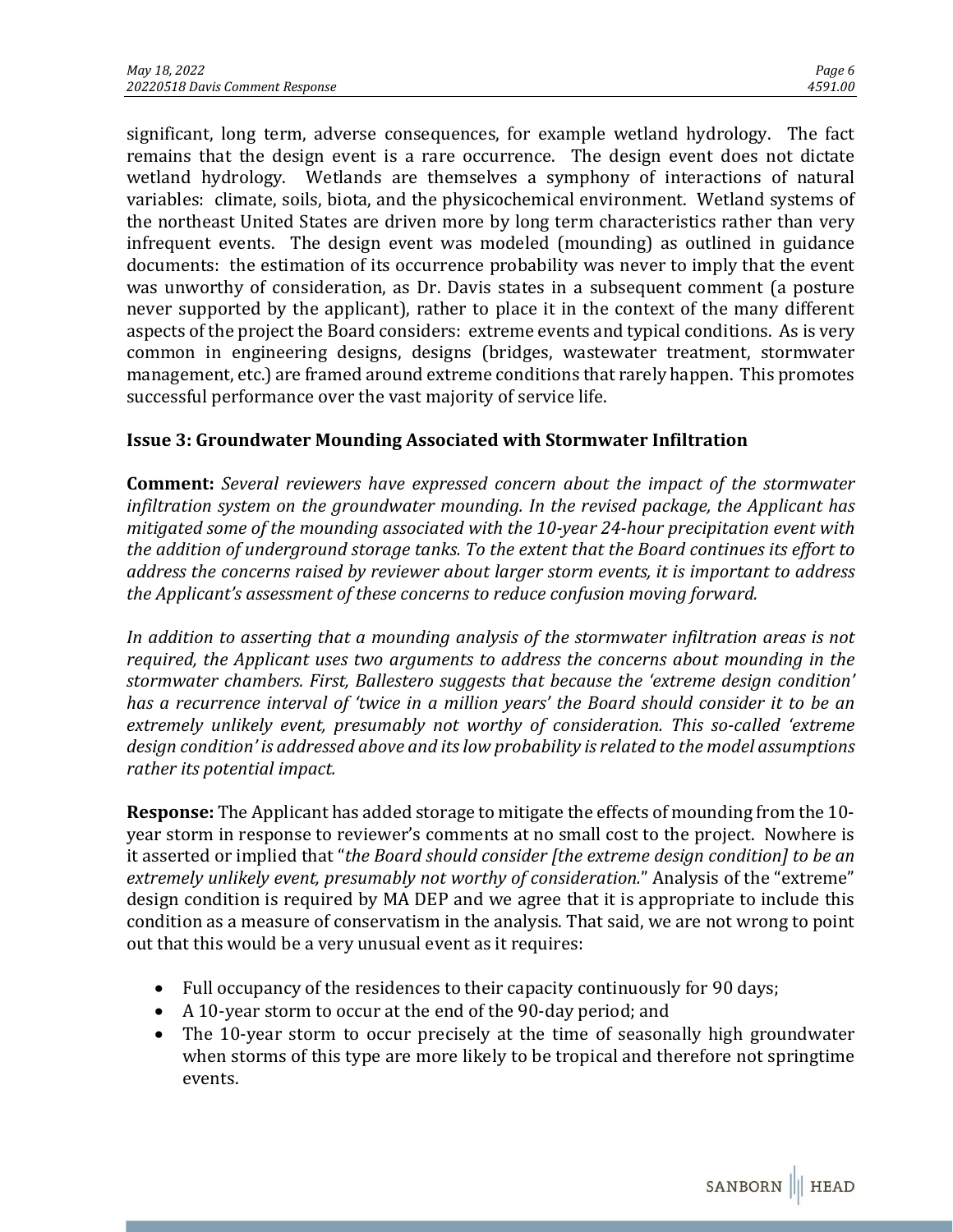This all said, the effects of this conservative design scenario are very transient. Even if all of the above conditions were to occur at the same time, the effects would last over a period of only a few days.

**Issue 3: Groundwater Mounding Associated with Stormwater Infiltration (cont.)**

**Comment:** *The second argument focuses on the apparent assertion that the mounding heights simulated by the MODFLOW model overestimate the actual mounding as the model does not account for the 'bulb shaped wetting front' that would occur in the unsaturated zone, enabling both horizontal and vertical flow. Ballestero provides a lengthy explanation of the vertical and horizontal infiltration that can occur in an unsaturated zone beneath a saturated stormwater infiltration system. However, the concern expressed by reviewers is in regard to the saturated conditions when the groundwater mound rises into the stormwater chambers and does not involve an underlying zone of unsaturated material.*

*Under the saturated conditions simulated in the MODFLOW model, horizontal infiltration is already accounted for, so simulated mound heights are not over-predicted, as Ballestero suggests. In MODFLOW, recharge is added to the active model cell and flow is simulated in both horizonal and vertical directions, depending on the conditions in the aquifer. There is nothing in the previous or current versions of the MODFLOW model that would inhibit the horizontal flow through the side-wall 'wheepholes' [sic] in the proposed stormwater chambers. To model the infiltration chambers with hydraulically restrictive walls would require explicit treatment of the chambers as hydraulic barriers using, for example, the Horizontal Flow Barrier (HFB) package. There is no reference in the SHA report that the HFB package is used to inhibit flow through the sides of the stormwater infiltration areas, so horizontal infiltration from the stormwater chambers is already accounted for in the groundwater model.*

**Response:** The Massachusetts Stormwater Handbook which establishes the standard of practice for design of the stormwater basins does not prohibit the groundwater mound from rising into the chambers and Dr. Ballestero has pointed out in detail why the function of the chambers is not compromised should this occur.

On previous occasions the Board was presented infiltration data from the Horne Street, Dover, NH bioretention system (Macadam Thesis, UNH) that demonstrated significant lateral infiltration, especially as water in the system built up. Peer reviewers continue deny this fact of stormwater infiltration systems yet offer nothing more than opinion. The following are data from two more stormwater systems.

The Grove Street, Dover, NH system is a gravel trench constructed below a road. Stormwater runoff enters the system via street catch basins. The primary outlet for the stormwater is infiltration. Should the system fill-up, there is an overflow pipe that leads to a nearby stream where stormwater flowed unabated prior to the installation of the gravel trench system. Water level monitoring data indicated that the infiltration rate increased dramatically as water ponded in the system. Estimates of infiltration using various models indicate that on average, 84 percent of the water infiltrated out the sides rather than the bottom of the system (Ely Thesis, UNH)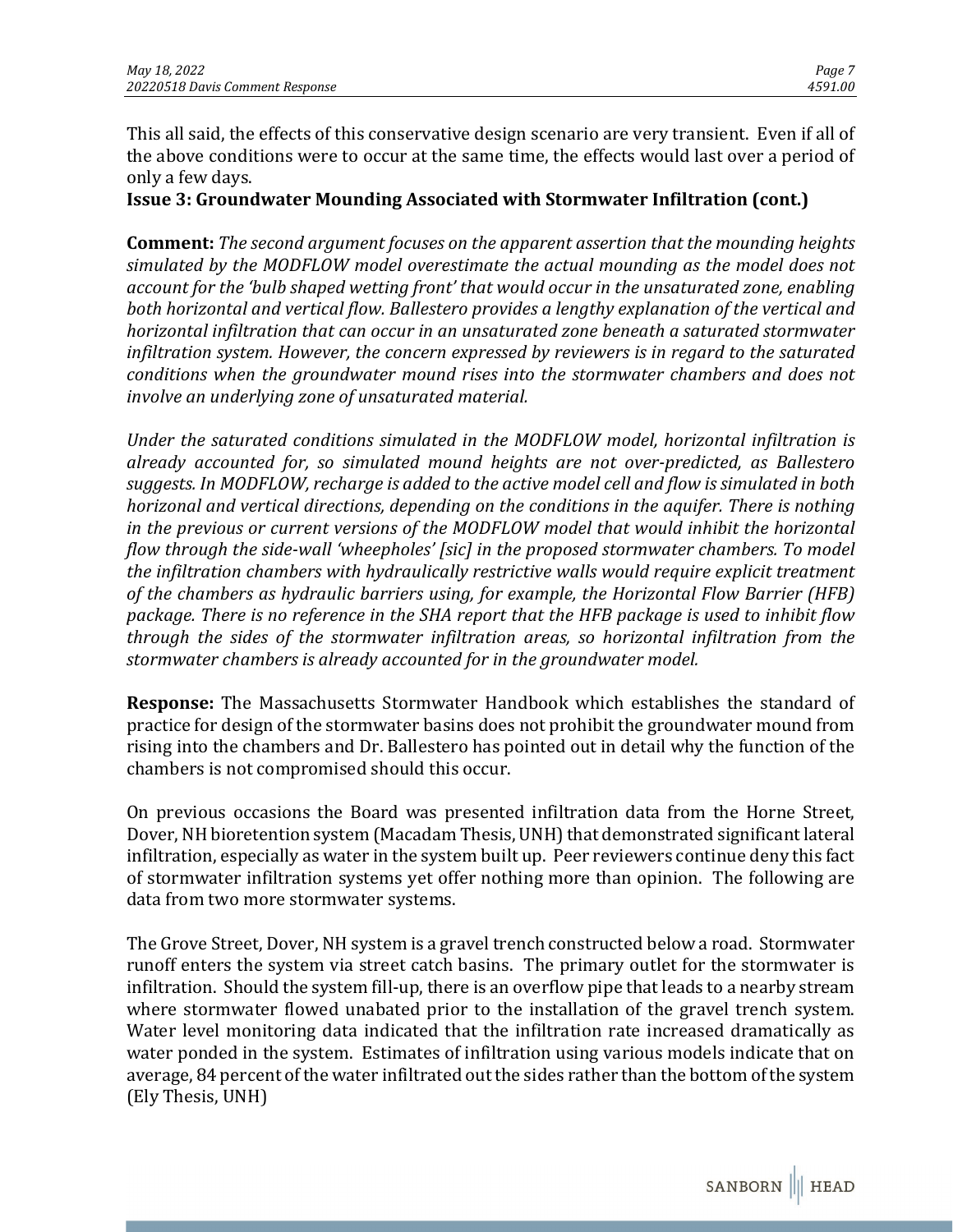

Grove Street, Dover, NH - Gravel Trench Water Depth (H) versus Infiltration Rate (f)

Another gravel trench system was constructed at the A-Lot commuter parking area on the University of New Hampshire campus. This site is an extreme example of the significance of horizontal infiltration because the infiltration rate at the bottom of the system was so low, it required an underdrain to drain the system. However, the underdrain was never plumbed to drain the system, with the intent being specifically to study the system drainage characteristics via solely infiltration. The volume of the gravel was sized to hold the runoff from one-inch of precipitation. As may be seen in the next figure, the system routinely manages upwards of twice the design rainfall depth: this is because of horizontal infiltration in addition to static design (instantaneously place the runoff in the system) versus dynamic performance (inflow and outflow occur at the same time). From this water level data, infiltration rates could be estimated, as presented in the subsequent figure, where system infiltration rate increases by over one order of magnitude: this can only be explained by horizontal infiltration.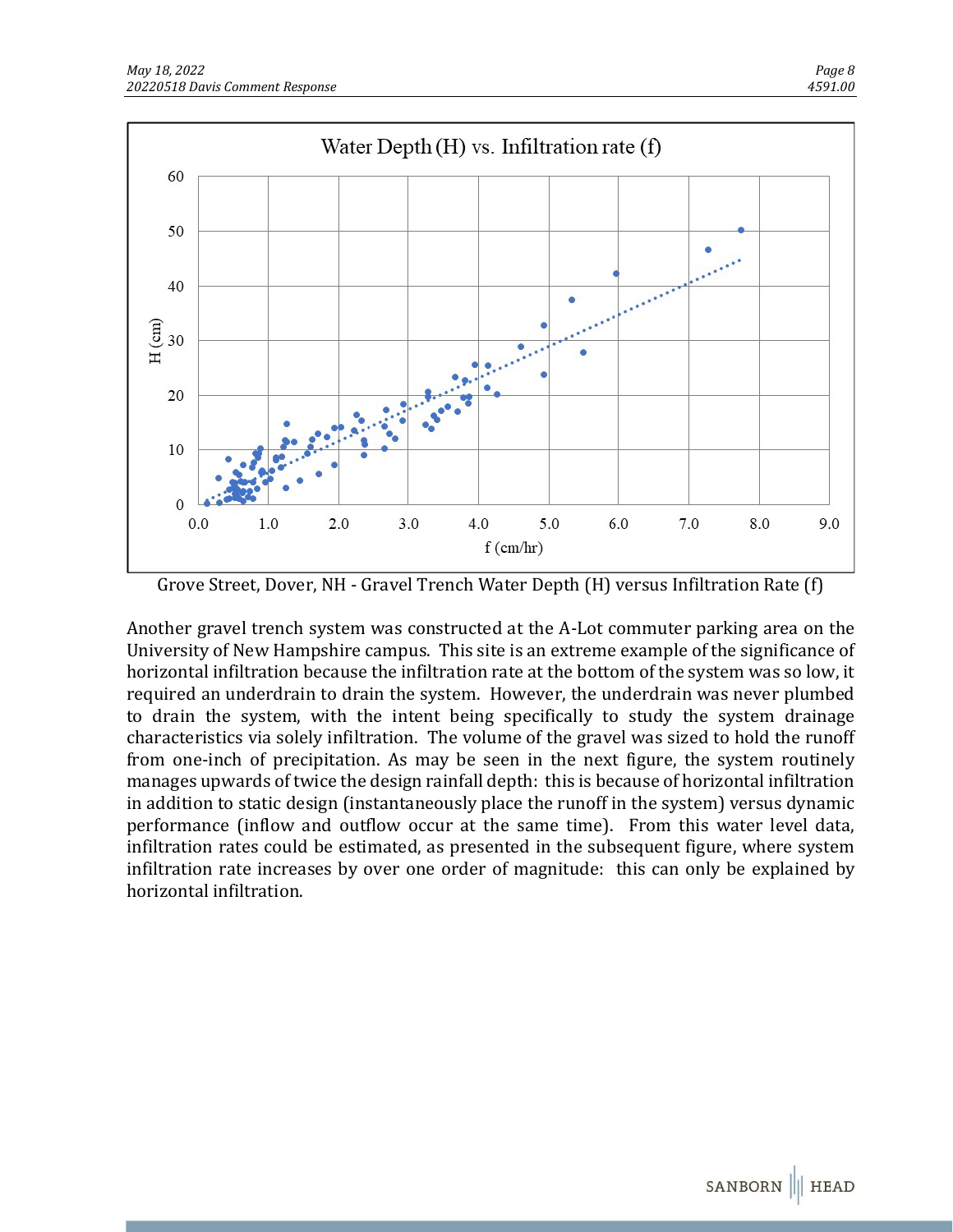![](_page_8_Figure_2.jpeg)

A-Lot, UNH - Gravel Trench Water Level (left vertical axis) versus Time; and, 15-minute Rainfall Depth (right vertical axis) versus Time

![](_page_8_Figure_4.jpeg)

A-Lot, UNH – Infiltration Rate versus Water Height

The dramatic change in infiltration rate with water depth in the A-Lot gravel trench is a direct result of horizontal infiltration. The estimated horizontal infiltration volume from this system over a 2-year period is 82 percent (Tarushka Thesis, UNH).

Aside from the dramatic amount of stormwater that does move laterally from stormwater infiltration systems, even when water is ponding in the systems due to groundwater below rising into the systems, vertical infiltration does occur. As long as the water depth in the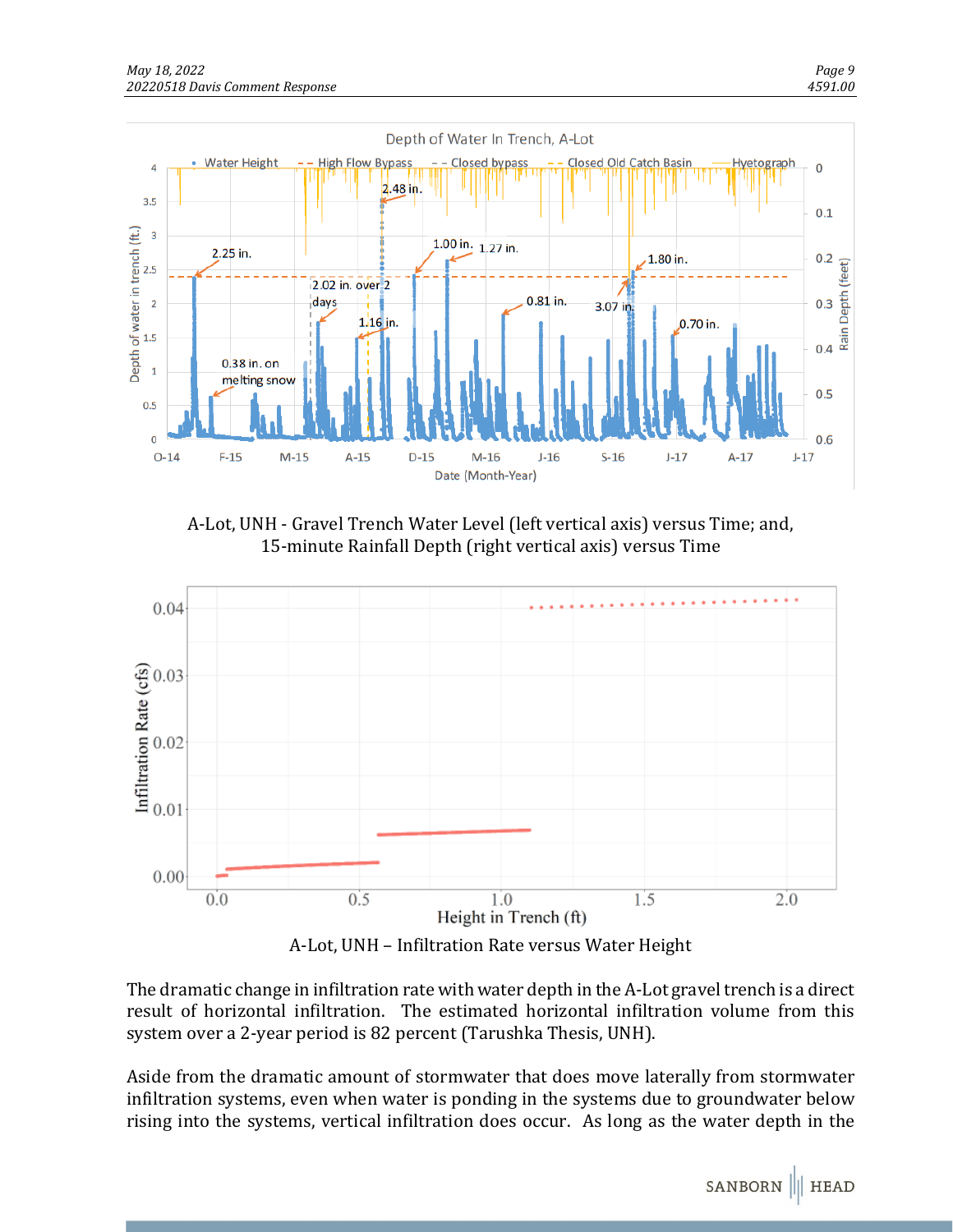stormwater infiltration chamber is higher than that of the MODFLOW-simulated groundwater elevation in the soil below, there is downward flow.

It has been the contention by various peer reviewers that the MODFLOW infiltration rate is not the same (much lower) as the HydroCAD rate and that groundwater mounding into the stormwater systems will prevent any stormwater infiltration out the bottom of the systems. The peer reviewer posture that the stormwater infiltration rate used in HydroCAD is larger than MODFLOW, and therefore the MODFLOW results are not realistic is rejected: the stormwater infiltration rates in MODFLOW are representative of the HydroCAD stormwater infiltration rates and can be demonstrated by cell-to-cell head differential calculations.

## **Issue 3: Groundwater Mounding Associated with Stormwater Infiltration (cont.)**

**Comment:** *While the Applicant has been asked repeatedly to assess the groundwater mounding for the 25-year and 100-year 24-hour precipitation event, they assert that such an analysis is not required because there is at least 4 feet of separation between the ESHGW elevation and the bottom of the infiltration systems. They go on to assert that 'the groundwater model demonstrates compliance with the [Massachusetts Stormwater] Handbook'. This assertion is based solely on their conclusion that the mounding associated with a 10-year storm event does not reach the ground surface. As noted in the MMA Report, if a mounding analysis were required, compliance with the Handbook would also require that the Applicant evaluates the mounding associated with the larger storm events that are part of the stormwater system design for the site (TetraTech Report).*

*To illustrate the potential impact of large storm events on groundwater mounding, the MMA Report includes simulations using the TetraTech design hydrographs as input to the groundwater mounding model and finds that predicted mounding significantly exceeds the ground surface elevation. As the MMA Report notes, the simulated mound heights of 25 and 44 feet (MMA Report Figures 1 and 2) are unrealistic because the mounding would cause the stormwater system, as designed, to fail. This failure would likely result in stormwater flowing to unknown locations in unknown quantities with an unknown dissipation time.*

**Response:** For reasons clearly documented in Sanborn Head's March 2022 Groundwater Model Report, the ESHGW, based on documented redoximorphic features in test pits excavated within the storm basin area, was set at 215.3, over 4-feet below the crushed stone at the base of the stormwater chambers. Accordingly, by the Massachusetts Stormwater Handbook a mounding analysis is not required.

The MMA models of 25-year and 100-year rainfall events were admitted by MMA to be "unrealistic" because the mounds they predicted would result with water flowing to the outlet conveyance (which MMA did not model).

## **Issue 3: Groundwater Mounding Associated with Stormwater Infiltration (cont.)**

**Comment:** *The SHA report concludes with:* "*It is our overall opinion that the soils at the Site have adequate hydraulic capacity to accept treated wastewater and stormwater infiltration in accordance with the site plans and stormwater management system designed by TetraTech*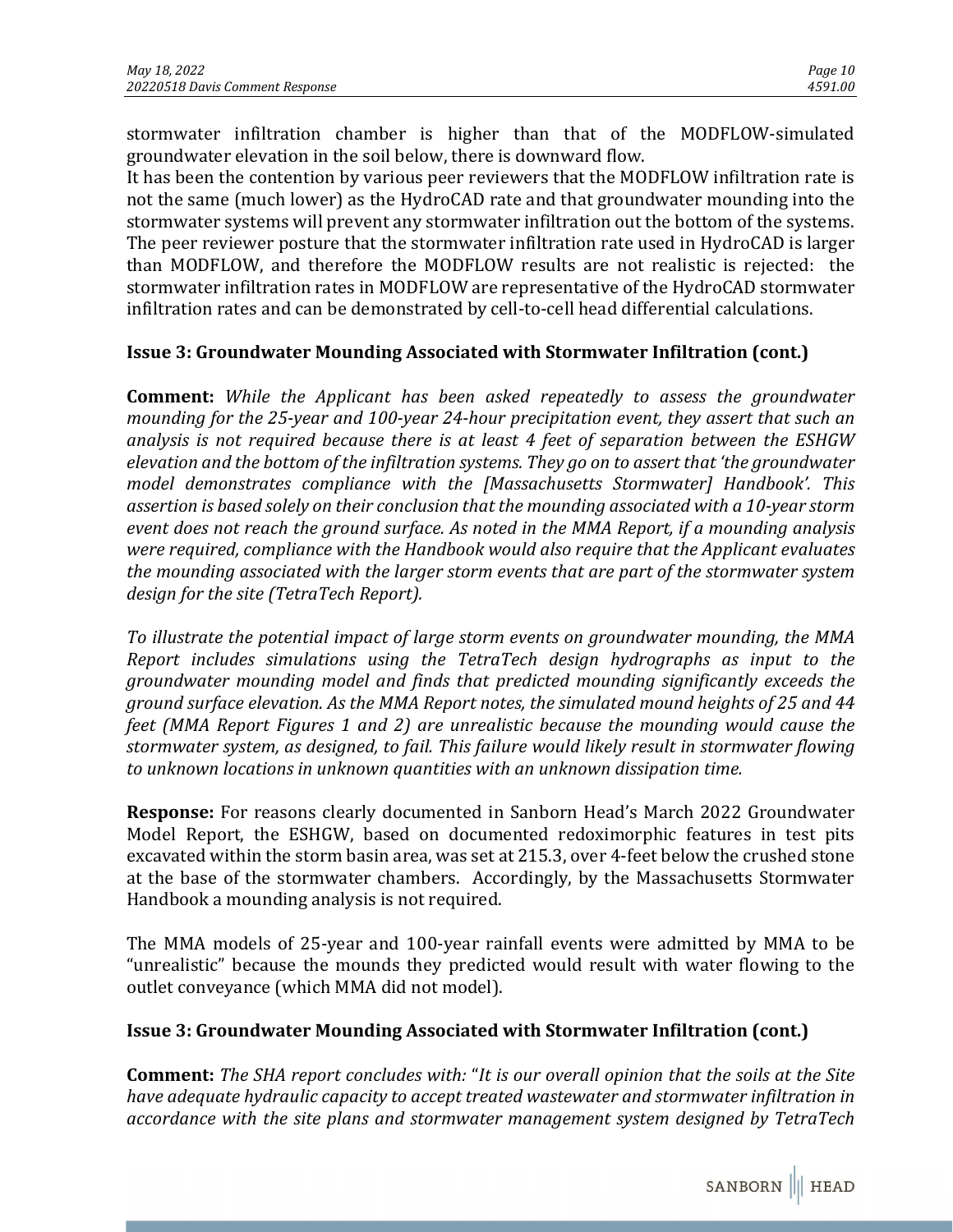*dated March 2022 and applicable regulations." However, as noted above, the basis for this opinion is not supported by the SHA report as the TetraTech stormwater management design includes analysis of both the 25-year and 100-year storm events, but the SHA groundwater mounding analysis does not.*

**Response:** As previously noted, the condition of the groundwater mounding analysis is the result of the wastewater hydrogeological evaluation as accepted by MADEP regulators. The stormwater evaluation does not require the completion of a mounding analysis and the TetraTech plans and documents demonstrate a design that meets the applicable regulations, including such design elements as collection, storage/detention, and discharge through combination of exfiltration and outlet conveyance. As discussed, the 25-year and 100-year storm events engage a greater percentage of the system discharge as outlet conveyance than the 10-year and smaller storms, as would be expected for any similar stormwater system with the same objectives.

#### **Other Issues raised by MMA**

**Comment:** *The MMA report provides several other relevant observations, including:* 

• *MMA provides a comparison of the highly variable rainfall intensity of Tropical Storm and the assumed uniform intensity of the 10-year 24-hour storm used in the postdevelopment groundwater mounding analysis. They note that while the total rainfall over a 24-hour period is similar, the maximum mounding associated with a higher intensity storm, such as Tropical Storm Ida, is larger than the 10-year 24-hour design storm. While the applicant relies upon the characteristics of mounding associated with Tropical Storm Ida in their assessment of post-development mounding, the simulated mound heights are lower than what would result from a storm with Tropical Storm Ida's rainfall intensity.* 

**Response:** The Tropical Storm Ida variable rainfall intensity was used solely for predevelopment transient verification of the MODFLOW model. The Ida simulation shows that the groundwater flow model developed for the Site is able to predict groundwater mounding as evidenced by the very good agreement between the water levels measured at the site during Tropical Storm Ida and the water levels calculated by the groundwater flow model (Exhibits D-F in the March 2022 Sanborn Head Report). The application of the 10-year storm in the post-development model was applied uniformly – as is the standard of practice – to areas of the model not covered by impervious surfaces. Rain falling on areas covered with impervious surfaces was directed to the stormwater basins according to hydrographs provided by TetraTech.

## **Other Issues raised by MMA (cont.)**

## **Comment:**

• *MMA recommends that the Applicant interpolate ESHGW observations onto the entire stormwater infiltration areas rather than selecting a single value for each area. This would be consistent with Applicant's approach to consider the ESHGW at the corners of*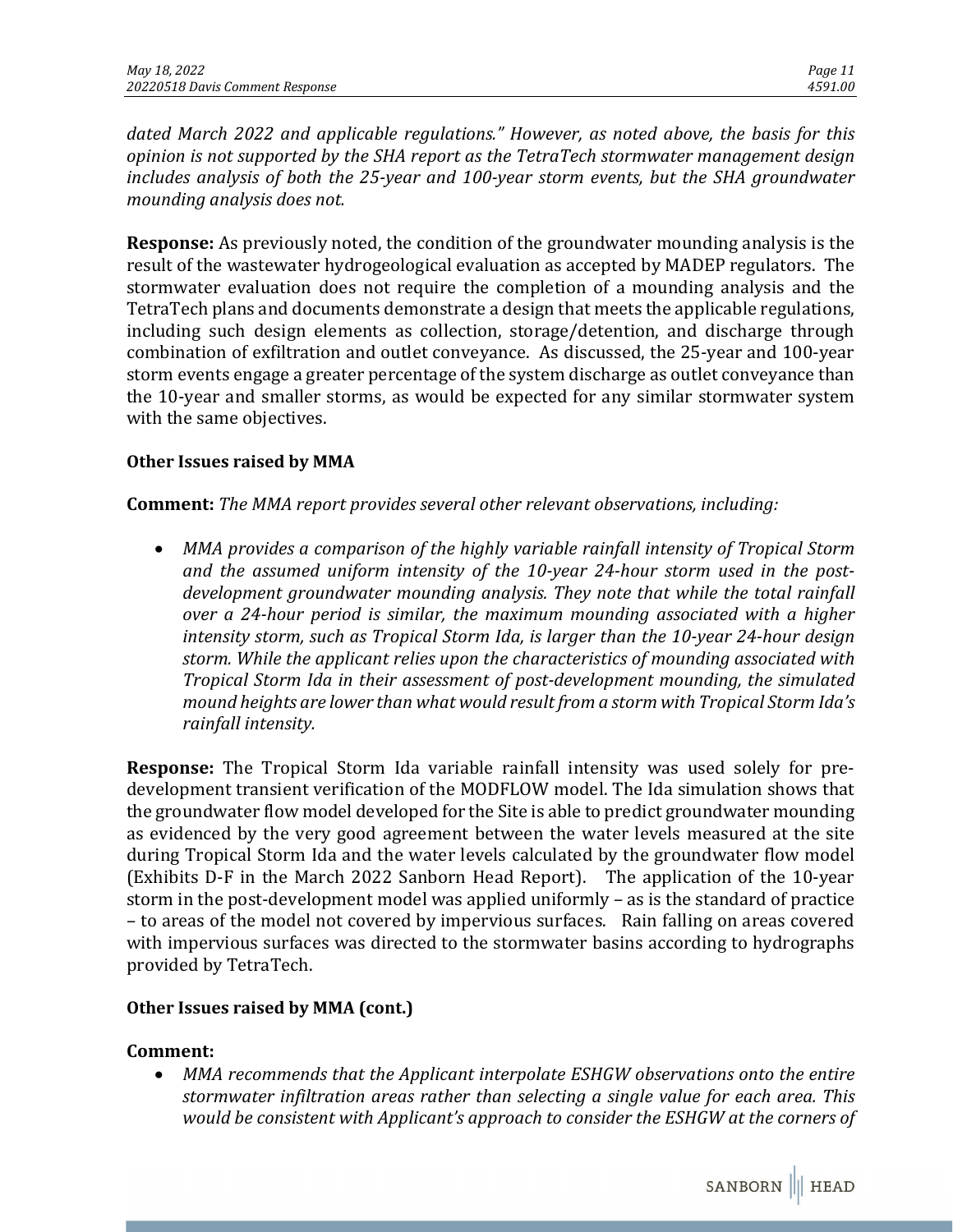*the leach fields. However, even though it appears that such an interpolation of ESHGW across the stormwater infiltration areas would result in less than four feet of separation between the ESHGW and the base of the stormwater chamber, it is likely that the Applicant would simply raise the base of the chamber before conducting the complete mounding analysis of the stormwater system that has been requested.* 

**Response:** We understood from remarks made by Dr. Davis in the ZBA meeting of March 8, 2022, that he agreed with the ESHGW of 215.3 selected for the stormwater basin area. The comment above seems more a response to MMA than to the Sanborn Head report. We nonetheless note, as described in Section 5.2 of the March 2022 Groundwater Model Report, that on February 9, 2022, in response to comments made about ESHGW in this area of the site, two additional test pits, TP-519 and TP-520, were excavated to further review this matter. Test pit TP-519 was excavated in the corner of the proposed Infiltration Area 1 and test pit TP-520 was excavated between test pits DTH-3 and DTH-4.

Observations in test pit TP-519 indicated very similar geologic conditions to the other test pits excavated within proposed Stormwater Infiltration Area 1, and for that matter beneath the entire stormwater infiltration area and leaching field area – that is, free-draining sand and gravel below the organic surface soils. Groundwater was observed entering test pit TP-519 at an elevation of 212.5 ft, consistent with groundwater levels in the free-draining sand and gravel elsewhere throughout the stormwater basin and leaching field area (there is very little groundwater gradient in this area of the site as is well illustrated by an examination of data on Table 1 of the Groundwater Model Report).

Also as illustrated by examination of data on Table 1 of the Groundwater Model Report, there is less than 3-feet of groundwater fluctuation in this geologic deposit over time. This considers the effects of Tropical Storm Ida, which by comparison of the groundwater response measured at monitoring well MW-207W to redox features in adjacent test pit TP-506, both located within Stormwater Infiltration Area 2, match within 0.1 foot, indicating that Ida produced groundwater levels equivalent to ESHGW. Even adding 3-feet to the observed groundwater level in SH-TP-519 yields a groundwater elevation of 215.5. We find no basis for assuming ESHGW is higher than this in this area.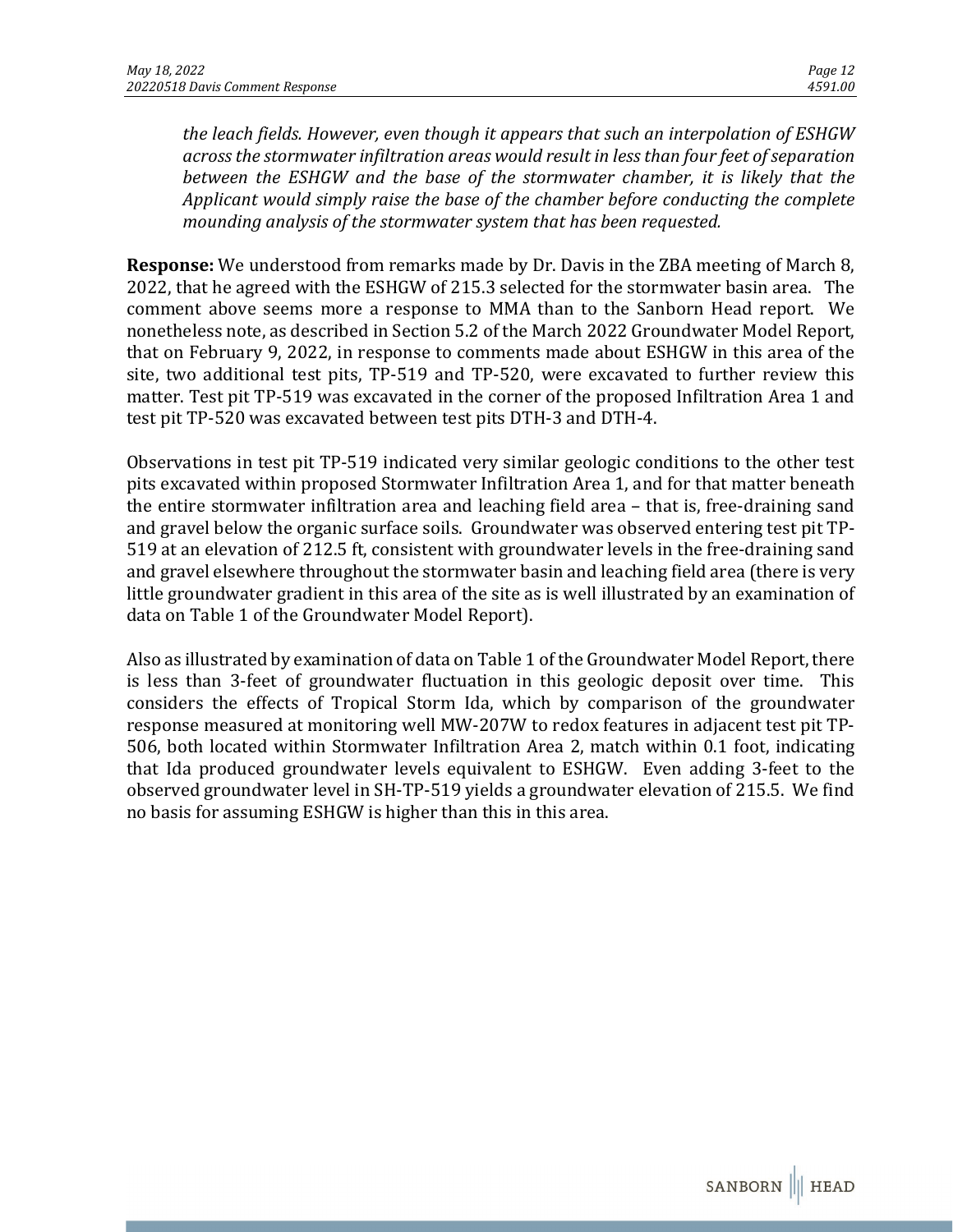## **Response to McDonald Morrissey Associates, LLC memorandum of April 21, 2022**

**Note:** Many of MMA's comments have been responded to in responses provided to J. Matthew Davis & Associates, LLC memorandum of April 28, 2022 ("Davis Memo").

#### **Item 1 Summary Points:**

**Comment:** *MMA's review of the Applicant's MODFLOW model files identified apparent errors in inputted wastewater and stormwater infiltration rates (both lower than reported).*

**Response:** As noted in the response to the Davis Memo, we rechecked inputs to the model. We found no error in the input either to Stress Period 1 or subsequent stress periods. Regarding specifically MMA's comment, the wastewater loading to the leaching field on day 91 was input to the model as:

- (total leaching field loading) (rainfall from 10-year storm falling on the leaching field less impervious area) \* (the area of the leaching field) = wastewater loading rate; or
- $(0.555354 \text{ ft/day}) (0.126776 \text{ ft/day}) * (7.48 \text{ gal/ft}^3) * (8.235.2 \text{ ft}^2) = 26.400 \text{ gal/day}$

Similarly, we found no errors in inputted stormwater rates.

**Comment:** *When used to simulate groundwater mounding based on infiltration inputs representative of the 25-year and 100-year RP design (rainfall) events, the Applicant's model predicts severe groundwater mounding that breaks out above the land surface over significant portions of the site and off-site areas.*

**Response:** Please refer to responses to the Davis Memo.

**Comment:** *These physically unrealistic results are demonstrative of the ongoing, unaddressed "disconnect" between the Applicant's HydroCAD and MODFLOW models, thus reinforcing concern relative to the Applicant's proposed design.* 

**Response:** The groundwater mounding analysis presented by Sanborn Head considers the 10-year storm in accordance with the wastewater hydrogeological evaluation as accepted by MADEP regulators and is considered physically realistic. We agree that the modeling performed by MMA produces "*unrealistic results*" and consequently does not bear additional consideration. As discussed, the 25-year and 100-year storm events engage a greater percentage of the stormwater system discharge as outlet conveyance to the wetland when compared to the 10-year and smaller storms, as would be expected for any similar stormwater system with the same objectives.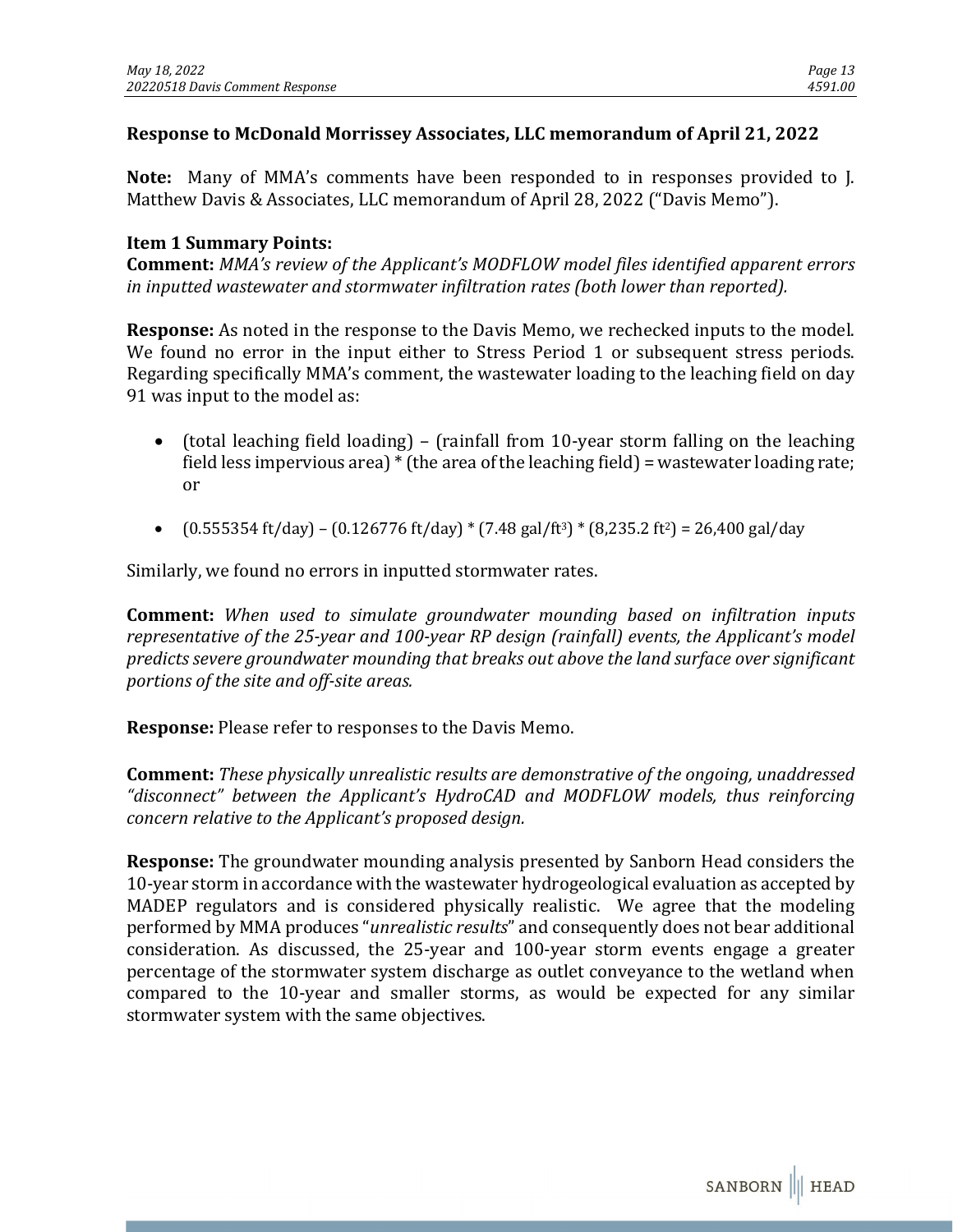#### **Item 2 Summary Points:**

**Comment:** *Without providing a basis for doing so, the Applicant appears to be omitting a significant amount of their own reported information from their process of developing an estimated seasonal high groundwater (ESHGW) condition for the site vicinity*

**Response:** We disagree. Please refer to responses to the Davis Memo. In an earlier ZBA meeting, Dr. Davis was in agreement with the ESHGW used by the applicant.

**Comment:** *The information reported by the Applicant, when considered as a whole, appears to invalidate the Applicant's claim that a stormwater-focused groundwater mounding analysis is not required as per the parameters defined within the Massachusetts Stormwater Handbook (MSH)*

**Response:** We disagree, and irrespective, a mounding analysis was performed and is well documented in the March 2022 Groundwater Model Report.

**Comment:** *The omitted information appears to be particularly consequential in certain areas, including the southern portion of the site where porous pavement sections appear to be proposed at elevations that would reside below ESHGW, as reported by the Applicant, in this area.*

**Response:** Please refer to responses to the Davis Memo.

#### **Item 3 Summary Points:**

**Comment:** *By not addressing the "disconnect" between their HydroCAD and MODFLOW models, the Applicant's groundwater mounding analysis does not appear to be complete relative to the requirements described within the MSH.*

**Response:** We disagree. The MSH does not require linking HydroCAD and MODFLOW, and this is not the standard of practice. That said, there is good agreement between the infiltration rates between MODFLOW and HydroCAD (see response to the Davis Memo).

**Comment:** *Even with the "disconnect" between HydroCAD and MODFLOW, the Applicant's groundwater mounding analysis appears to directly violate the outcome requirements listed in the MSH (e.g., predicting new areas of groundwater breakout in the wetland vicinity under post-development conditions).*

**Response:** We disagree. Section 6.0 and Appendix F of the Groundwater Model Report contains a detailed analysis of groundwater seepage to the wetland. There is no material change between post-development and pre-development conditions in the wetland.

**Comment:** *Tropical Storm Ida and the 10-year RP design (rainfall) event have different modeled precipitation rates that produce different groundwater mounding predictions; therefore, comparisons of these events presented by the Applicant are inappropriate and do not provide a reliable basis for interpreting changes attributable to the proposed project.*